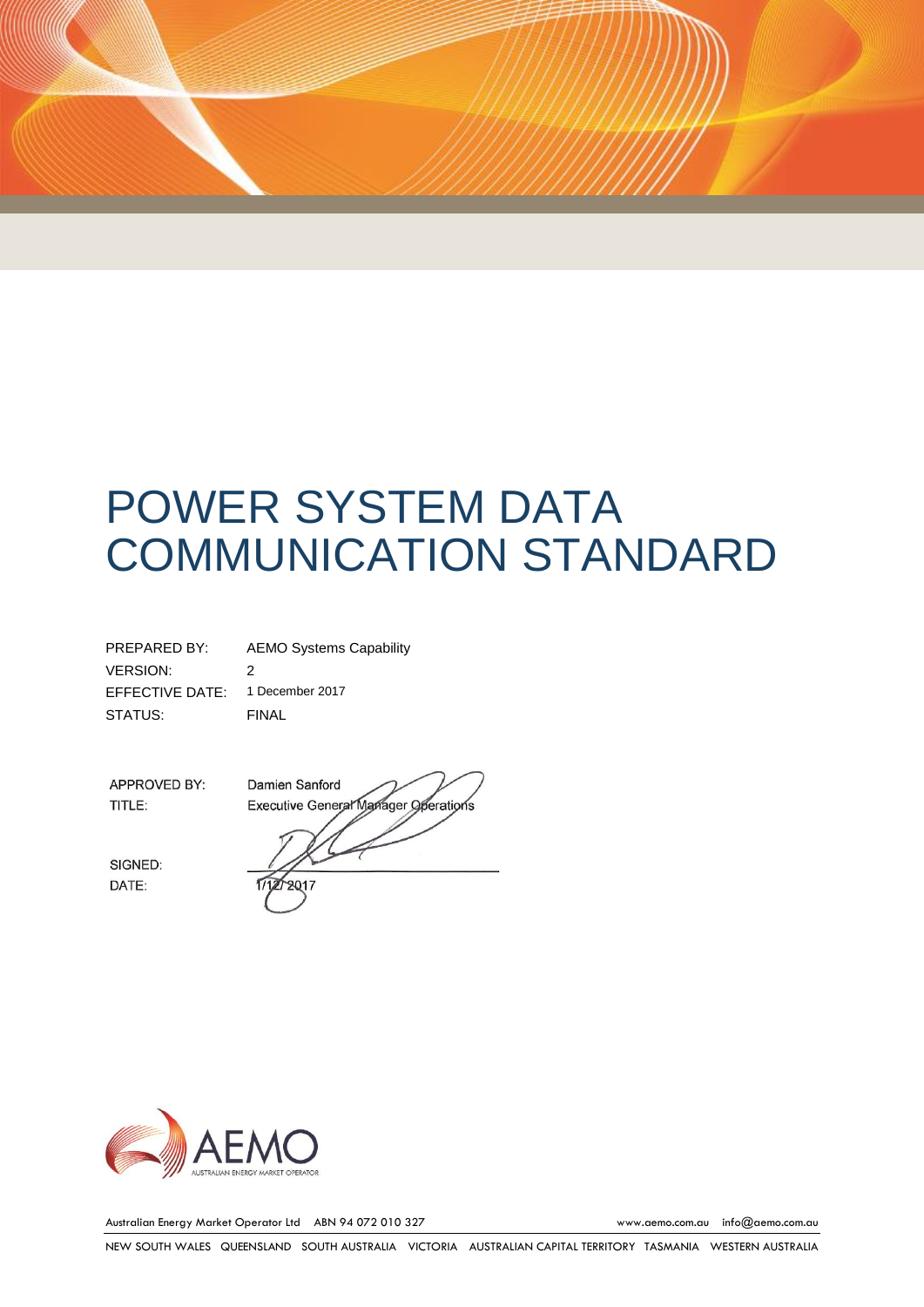

# **VERSION RELEASE HISTORY**

| <b>Version</b> | <b>Effective Date</b> | <b>Summary of Changes</b>                                                       |
|----------------|-----------------------|---------------------------------------------------------------------------------|
| 2.0            | 1 December 2017       | Updated following review of the standard                                        |
| 1.2            | 7 April 2005          | Revised to make consistent with National Electricity Rules                      |
| 1.1            | 24 June 2004          | Revised to correct a typographical error in the definition of data concentrator |
| 1.0            | 1 January 2004        |                                                                                 |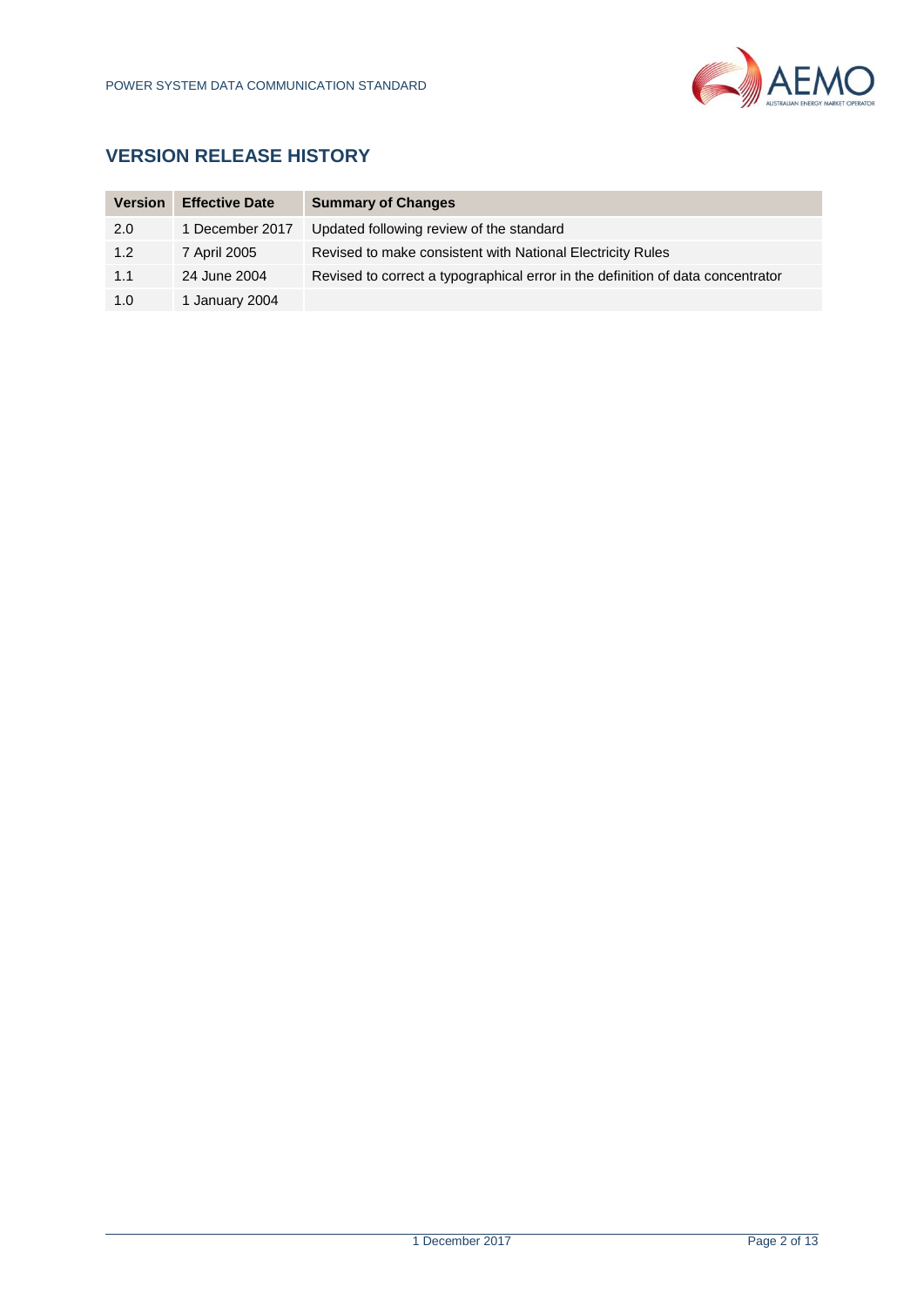

# **CONTENTS**

| $\mathbf 1$ . | <b>INTRODUCTION</b>                             | $\overline{\bf 4}$ |
|---------------|-------------------------------------------------|--------------------|
| 1.1.          | Purpose and scope                               | 4                  |
| 1.2.          | Definitions and interpretation                  | 4                  |
| 1.3.          | <b>General structure of DCFs</b>                | 7                  |
| 2.            | <b>PERFORMANCE</b>                              | $\overline{7}$     |
| 2.1.          | Quantity of data                                | $\overline{7}$     |
| 2.2.          | Representation of data                          | 8                  |
| 2.3.          | Age of data                                     | 8                  |
| 2.4.          | Control command delay                           | $\overline{9}$     |
| 3.            | <b>RELIABILITY</b>                              | 9                  |
| 3.1.          | <b>Reliability requirements</b>                 | 9                  |
| 3.2.          | <b>Redundant elements</b>                       | 10                 |
| 4.            | <b>SECURITY</b>                                 | 10                 |
| 4.1.          | Physical security and computer network security | 11                 |
| 5.            | <b>INTERFACING</b>                              | 11                 |
| 5.1.          | Physical and logical interfaces                 | 11                 |
| 5.2.          | Data communications protocols                   | 12                 |
| 6.            | <b>MAINTENANCE</b>                              | 12                 |
| 6.1.          | Response to failures                            | 12                 |
| 6.2.          | Outage co-ordination                            | 12                 |
| 6.3.          | Data management and co-ordination               | 12                 |
| 6.4.          | Testing to confirm compliance                   | 13                 |

# **TABLES**

| Table 4 Total period of Critical outages of RME and RCE over a 12-month period              |  |
|---------------------------------------------------------------------------------------------|--|
| Table 5 Total period of Critical outages of Intervening Facility over a 12-month period  10 |  |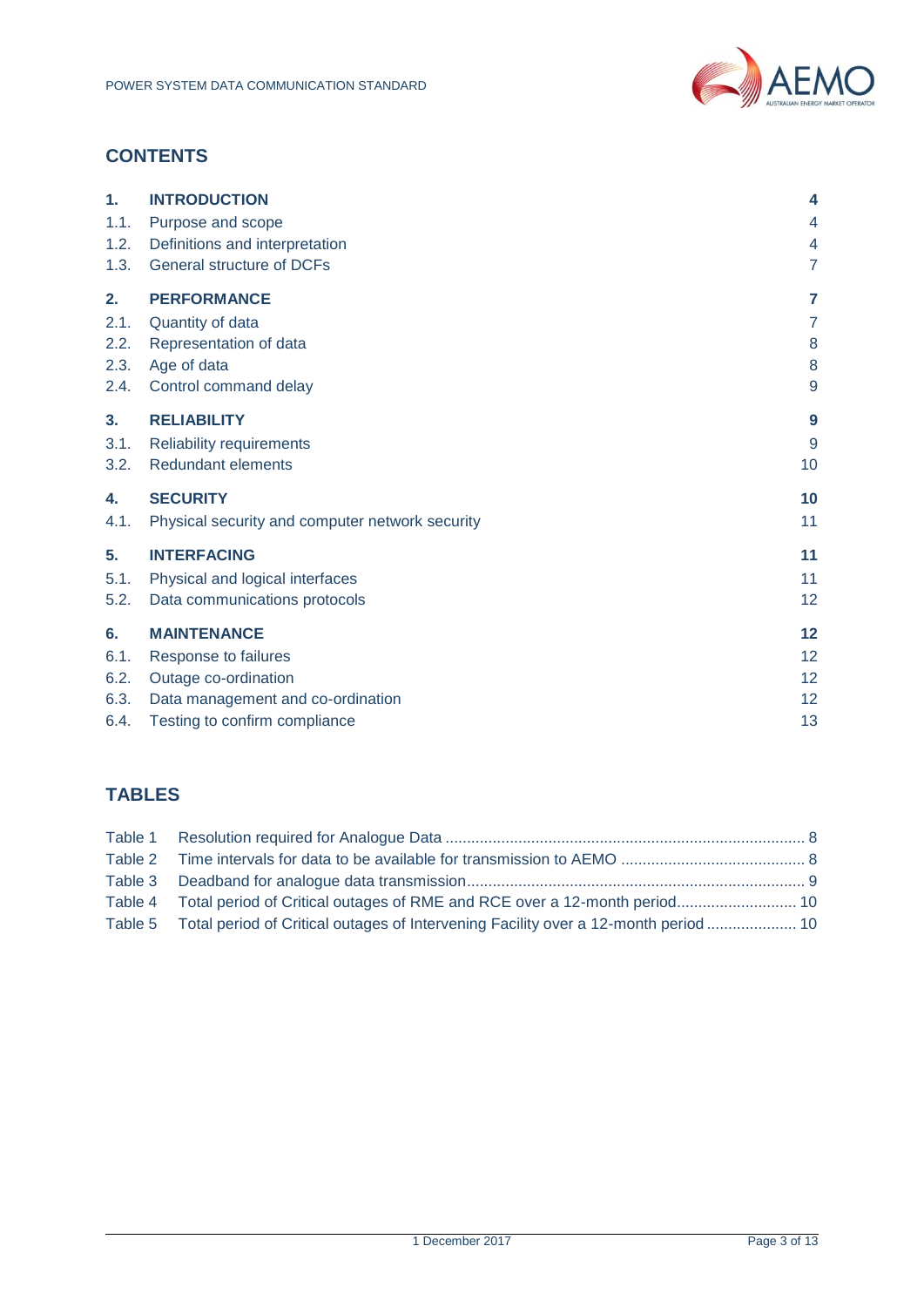

### <span id="page-3-0"></span>**1. INTRODUCTION**

This is the Power System Data Communication Standard (Standard) made under clause 4.11.2(c) of the National Electricity Rules (NER). It incorporates the standards and protocols referred to in clause 4.11.1 and related provisions of the NER.

This Standard has effect only for the purposes set out in the NER. The NER and the National Electricity Law prevail over this Standard to the extent of any inconsistency.

#### <span id="page-3-1"></span>**1.1. Purpose and scope**

The purpose of this document is to set out the standards with which Data Communication Providers (DCPs) must comply when transmitting data to and from AEMO.

DCPs must apply this Standard when providing and maintaining communications facilities<sup>1</sup> that transmit data to and from AEMO for use in AEMO control centres.

DCP's Data Communication Facilities (DCF) which are used to enable AEMO to discharge its market and power system security functions as set out in Chapters 3 and 4 of the NER must be maintained to this Standard (other DCFs at DCP sites are not captured by this Standard).

In this Standard, the term DCPs refers to Network Service Providers, Generators, Customers, Market Network Services, and Ancillary Services Providers.

The Standard applies to:

- (i) *Network Service Providers* (NSP) under clause 4.11.2(a) of the NER;
- (ii) *Generators* under clauses 4.11.1(a) and S5.2.6 of the NER;
- (iii) *Customers* (in respect of *substations*) under clauses 4.1.1(a) and S5.3.9 of the NER;
- (iv) *Market Network Service Providers* under clauses 4.1.1(a) and S5.3a.4 of the NER ; and
- (v) *Ancillary Service Providers* under clause 4.11.1(b) of the NER.

#### <span id="page-3-2"></span>**1.2. Definitions and interpretation**

#### **1.2.1. Glossary**

The words, phrases and abbreviations set out below have the meanings set out opposite them when used in this Standard.

Terms defined in the *National Electricity Law* or the NER<sup>2</sup> have the same meanings in this Standard unless otherwise specified in this section. Those defined terms are intended to be identified in this Standard by italicising them, but failure to italicise a defined term does not affect its meaning. For ease of reference, some of the more frequently used NER terms are replicated in this glossary.

| Term                   | <b>Definition</b>                                                                                      |
|------------------------|--------------------------------------------------------------------------------------------------------|
| Analogue Value         | Digital representation of a continuous value (for example, a power flow)                               |
| <b>Control Command</b> | A representation of an instruction to perform a defined action (for example a<br>generation increase). |

l

<sup>&</sup>lt;sup>1</sup> including back-up facilities

 $2$  See Chapter 10 – Glossary – of the NER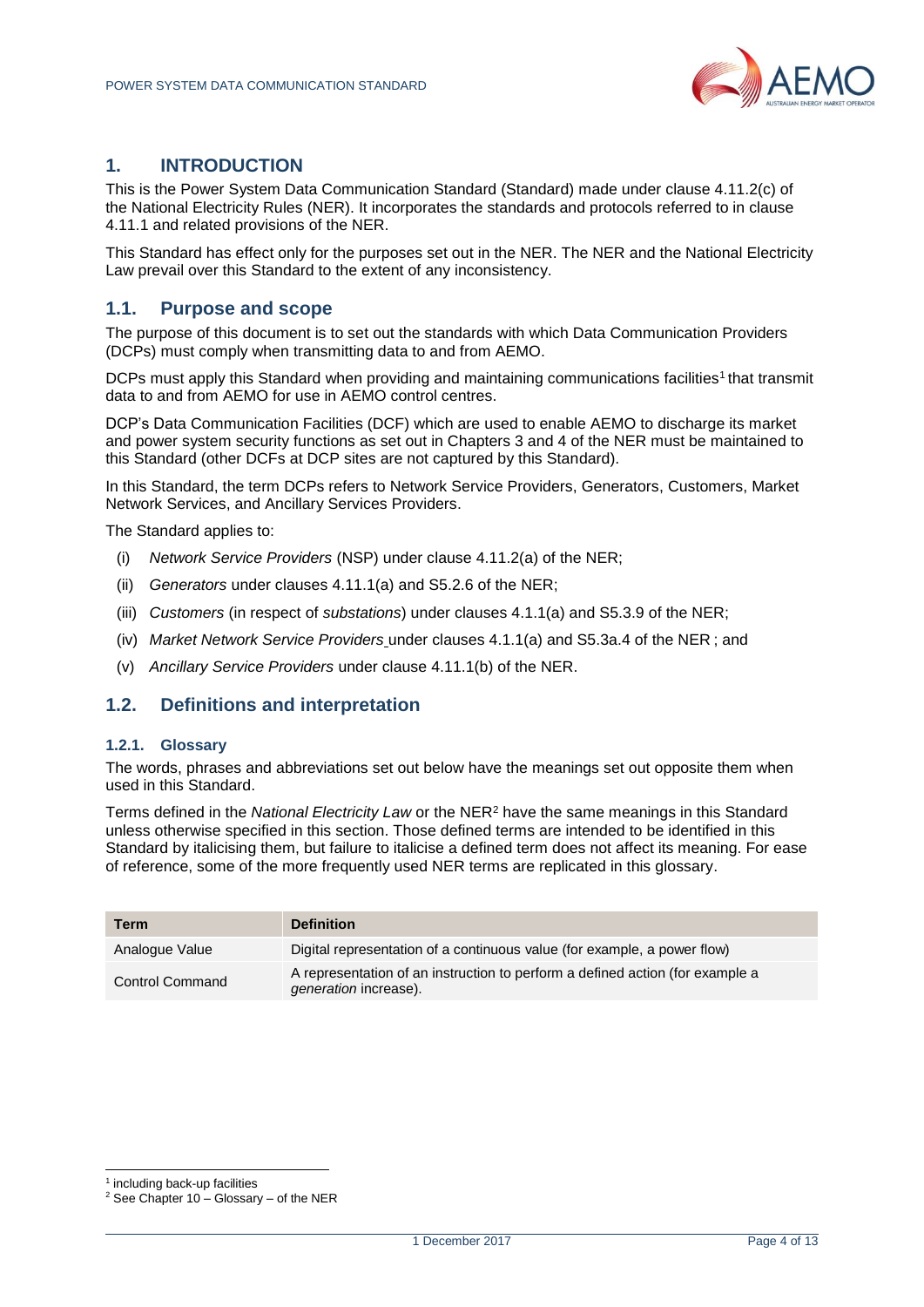

| <b>Term</b>                            | <b>Definition</b>                                                                                                                                                                                                                                                                                                                                                                                                                                                                                                                                                                                                                                                                                                                                                                                                                                                                                                                                    |
|----------------------------------------|------------------------------------------------------------------------------------------------------------------------------------------------------------------------------------------------------------------------------------------------------------------------------------------------------------------------------------------------------------------------------------------------------------------------------------------------------------------------------------------------------------------------------------------------------------------------------------------------------------------------------------------------------------------------------------------------------------------------------------------------------------------------------------------------------------------------------------------------------------------------------------------------------------------------------------------------------|
|                                        | For an RME or RCE                                                                                                                                                                                                                                                                                                                                                                                                                                                                                                                                                                                                                                                                                                                                                                                                                                                                                                                                    |
| <b>Critical Outage</b>                 | A loss for more than 60 seconds of the ability to transmit Operational Data to<br>AEMO or receive Control Commands from AEMO, but not where the loss arises<br>from a:<br>1. Force Majeure.<br>2. Failure, or outage, of equipment that does not form part of the DCF.<br>3. Failure or outage of equipment that affects less than 5% of all Operational<br>Data items of that RME or RCE.<br>4. Scheduled generating unit, semi-scheduled generating unit, scheduled<br>network service or scheduled load that is not available for central dispatch.<br>5. Power system plant that is not in service and the control centre has be<br>notified of that outage.<br>Outage for work to upgrade DCFs to comply with this Standard and control<br>6.<br>centre has been notified in advance.<br>7. Loss of DCFs of an Intervening Facility.                                                                                                            |
|                                        | For an Intervening Facility<br>A loss for more than 3 minutes of the ability to transmit Operational Data to<br>AEMO or receive Control Commands from AEMO, but not where the loss arises<br>from a:<br>1.<br>Force Majeure.<br>2.<br>Failure, or outage, of equipment that does not form part of the DCF.<br>Loss of less than 10 minutes that does not affect Dispatch Data.<br>3.<br>Loss affecting no more than one dispatch interval (or as otherwise agreed with<br>4.<br>AEMO) arising from a test of DCFs at a disaster recovery site, for which the<br>control centre has been given at least 24 hours' notice.<br>Loss affecting no more than one dispatch interval (or as otherwise agreed with<br>5.<br>AEMO) arising from a test of a major upgrade of an Intervening Facility, for<br>which the control centre has been given at least 24 hours' notice.<br>Loss arising from a loss of DCFs of a Data Concentrator, RME or RCE.<br>6. |
| Communication<br>Protocol              | ICCP IEC60870-6 TASE.2 and its extensions secure ICCP                                                                                                                                                                                                                                                                                                                                                                                                                                                                                                                                                                                                                                                                                                                                                                                                                                                                                                |
| Data Communications<br>Facility (DCF)  | A generic term used to denote any part of equipment used to transmit<br>Operational Data from one site to another, and includes:<br>1. The part of RME and RCE providing analogue to digital conversion functions.<br>2. The part of RME and RCE providing data communication functions.<br>3. Telecommunications equipment and media.<br>4. Any Data Concentrator.<br>5. Power supply equipment for items 1 to 4 above.                                                                                                                                                                                                                                                                                                                                                                                                                                                                                                                             |
| Data Communication<br>Providers (DCPs) | In this Standard, the term Data Communication Providers refers to:<br>1. Network Service Providers<br>2. Generators<br>3. Customers<br>4. Market Network Service Providers<br>5. Ancillary Service Providers,<br>in connection with their respective obligations under the NER as indicated in<br>clause 1.2 of the Standard.                                                                                                                                                                                                                                                                                                                                                                                                                                                                                                                                                                                                                        |
| Data Concentrator                      | A DCF that:<br>1. Communicates with an Intervening Facility.<br>2. Collects data from multiple RMEs.<br>3. Relays Control Commands to RCE.                                                                                                                                                                                                                                                                                                                                                                                                                                                                                                                                                                                                                                                                                                                                                                                                           |
| Deadband                               | A deadband is a region of values where a change in the value of data will not<br>result in activation of data transmission. A deadband is necessary to prevent<br>repeated transmission of data when it has not changed significantly.                                                                                                                                                                                                                                                                                                                                                                                                                                                                                                                                                                                                                                                                                                               |
| <b>Discrete Value</b>                  | A digital representation of one of a limited set of values (for example a<br>transformer<br>tap position).                                                                                                                                                                                                                                                                                                                                                                                                                                                                                                                                                                                                                                                                                                                                                                                                                                           |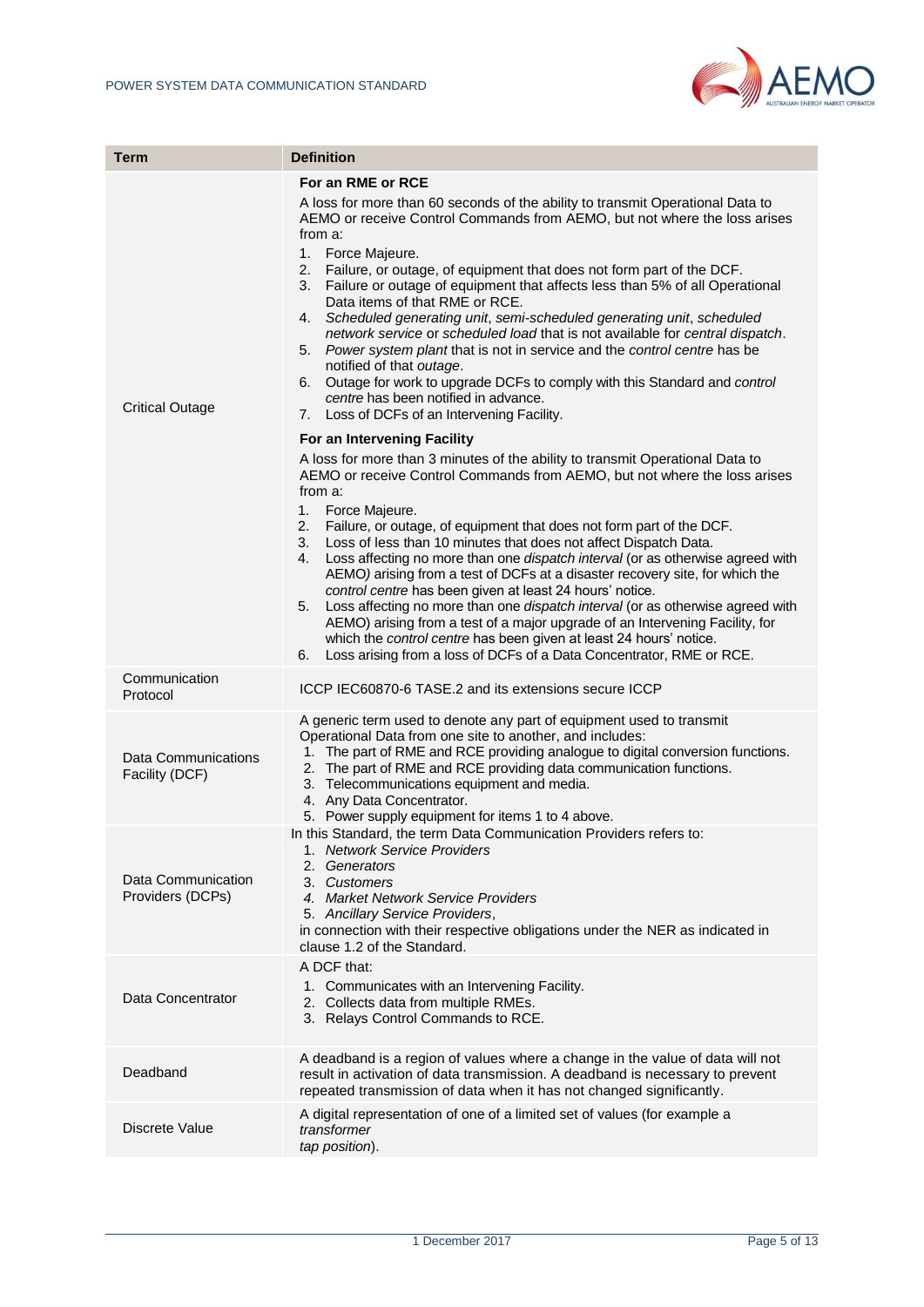

| Term                         | <b>Definition</b>                                                                                                                                                                                                                                                                                                  |
|------------------------------|--------------------------------------------------------------------------------------------------------------------------------------------------------------------------------------------------------------------------------------------------------------------------------------------------------------------|
| Dispatch Data                | Data that represents:<br>1. The dispatch of scheduled generating units, semi-scheduled units, scheduled<br>network services or scheduled loads.<br>2. An <i>interconnector</i> flow.<br>3. The status, or the amount, of a market ancillary service.<br>4. A dispatch instruction.<br>5. VAR dispatch system (VDS) |
| Force Majeure                | An event or effect which is neither anticipated, nor controllable, by the affected<br>parties including acts of nature, governmental interventions and acts of war.                                                                                                                                                |
| <b>High Resolution Data</b>  | Measurements of the following types of data:<br>System frequency.<br>1.<br>2.<br>Electrical Time.                                                                                                                                                                                                                  |
| ICCP                         | Inter-Control Centre Communications Protocol                                                                                                                                                                                                                                                                       |
| Intervening Facility         | A DCF that:<br>Receives polls from a control centre.<br>1.<br>2.<br>Collects data from RME and relays that data to control centre.<br>Relays Control Commands from control centre to RCE.<br>3.<br>Does not include any facility provided by AEMO.<br>4.                                                           |
| <b>NER</b>                   | <b>National Electricity Rules</b>                                                                                                                                                                                                                                                                                  |
| Other Data                   | Data that represents:<br>1. Status Indications<br>2. Discrete Values<br>3. Analogue Value<br>4. Control Commands<br>5. Power System Data from plant that operates at nominal voltage of less<br>than 220 kV<br>Any other data which is not dispatch data, high resolution data or system<br>6.<br>data             |
| <b>Operational Data</b>      | All data - Dispatch data, high resolution data, power system data, and other<br>data                                                                                                                                                                                                                               |
| Poll                         | An electronic request sent from a control centre or an Intervening Facility to a<br>power station or substation to request Status Indications, Discrete Values or<br>Analogue Values.                                                                                                                              |
| <b>RCE</b>                   | Remote control equipment - Equipment used to control the operation of<br>elements of a power station or substation from a control centre.                                                                                                                                                                          |
| <b>RME</b>                   | Remote monitoring equipment - Equipment installed to enable monitoring of a<br>facility from a control centre.                                                                                                                                                                                                     |
| Scale Range                  | The range of measurements for an Analogue Value that can be represented by a<br>digital value.                                                                                                                                                                                                                     |
| <b>Status Indication</b>     | The state of a device that has a finite number of discrete states. It includes<br>switching and control indications and alarm conditions.                                                                                                                                                                          |
| Power System Data            | Data concerning all plant within:<br>1. A Substation containing plant that operates at a nominal voltage of at<br>least 220 kV.<br>2. A Substation having at least four sources of supply, including power station<br>sources.                                                                                     |
| Substation                   | As defined in the NER, and for purposes of this Standard, a facility with one or<br>more transmission lines.                                                                                                                                                                                                       |
| Telecommunication<br>Carrier | A carrier as defined in the Telecommunications Act 1997.                                                                                                                                                                                                                                                           |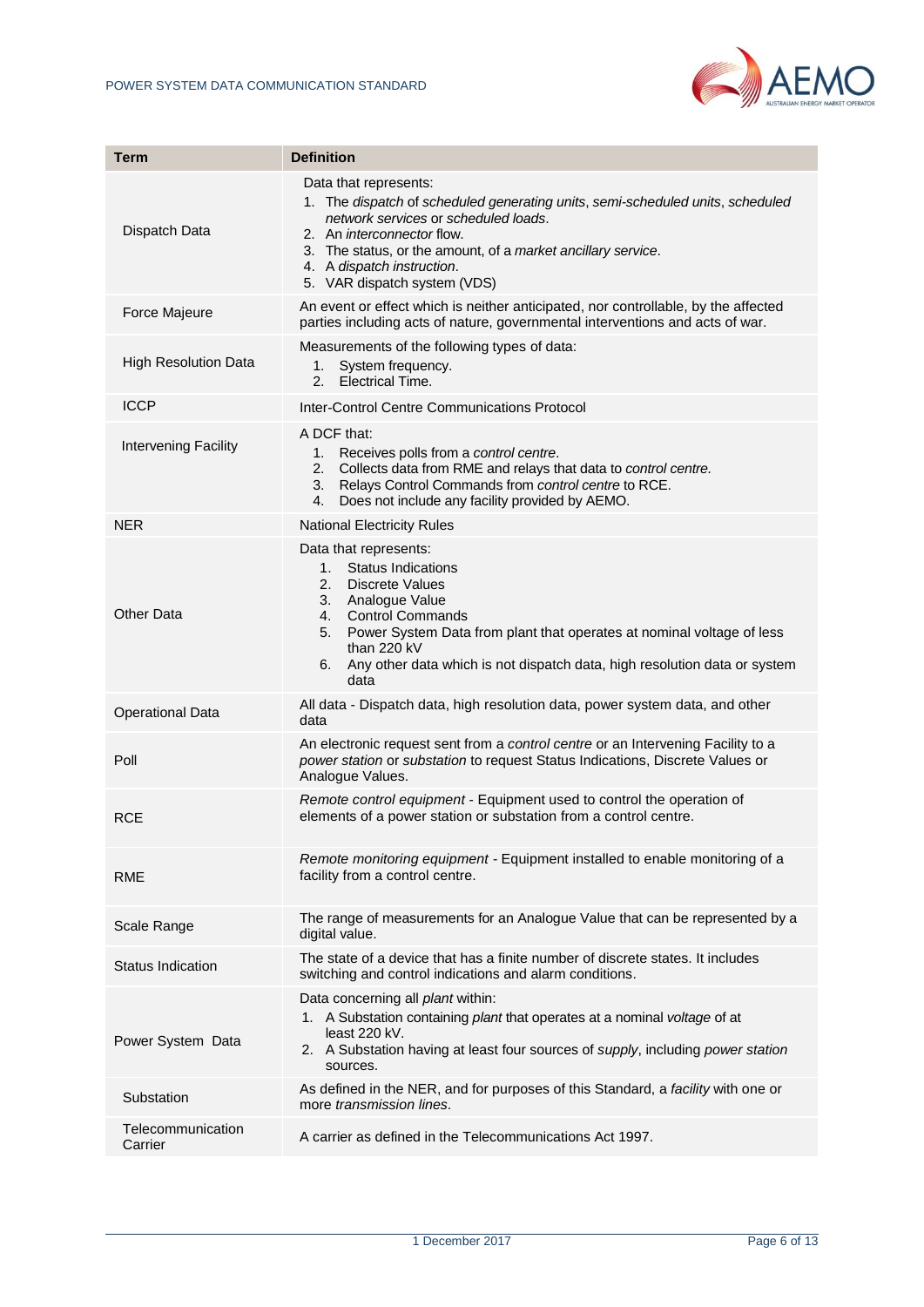

#### **1.2.2. Interpretation**

The following principles of interpretation apply to this Standard unless otherwise expressly indicated:

- (a) This Standard is subject to the principles of interpretation set out in Schedule 2 of the National Electricity Law.
- (b) References to time are references to Australian Eastern Standard Time..

### <span id="page-6-0"></span>**1.3. General structure of DCFs**

The following diagram illustrates the relationships between:

- AEMO control centres.
- Intervening Facilities.
- Data Concentrators.
- *Remote monitoring equipment* (RME)/*Remote control equipment* (RCE).



#### <span id="page-6-1"></span>**2. PERFORMANCE**

The purpose of this section is to ensure that DCFs perform effectively.

#### <span id="page-6-2"></span>**2.1. Quantity of data**

- (a) DCFs must be capable of transmitting all Operational Data required by AEMO and includes all data that:
	- (i) was in use at the time this Standard came into effect;
	- (ii) has been requested in writing by AEMO; and
	- (iii) has not been subsequently rejected in writing by AEMO.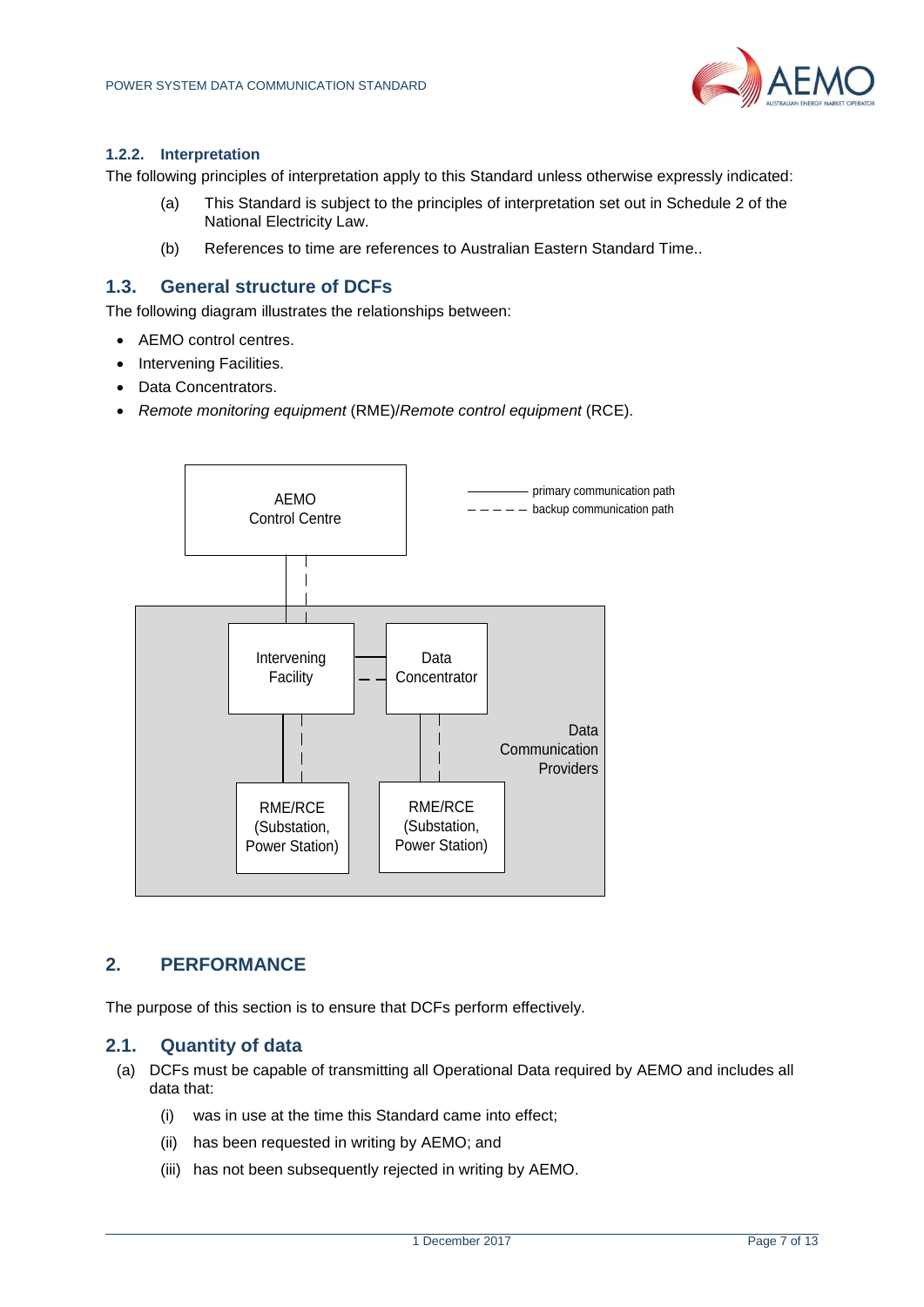

(b) The transmission of additional Operational Data beyond that required by AEMO under the NER or any agreement between AEMO and a DCP does not diminish the obligations of the DCP to comply with this Standard.

Explanatory note: Chapters 4 and 5 of the NER allow AEMO to request data that it requires to discharge its *market* and *power system security* functions. This Standard sets out requirements that apply to data that AEMO already receives and to data that AEMO might require in the future.

### <span id="page-7-0"></span>**2.2. Representation of data**

DCFs must transmit Operational Data to and from AEMO in accordance with this section 2.2.

- (b) Analogue Data must be transmitted:
	- (i) with the sign convention nominated by the DCP from which the data originates; and
	- (ii) with the resolutions specified in Table 1.

#### <span id="page-7-2"></span>**Table 1 Resolution required for Analogue Data**

| <b>Category of Analogue Data</b> | <b>Resolution (Max % of Scale Range)</b> |
|----------------------------------|------------------------------------------|
| Dispatch Data                    | 0.1                                      |
| Power System Data                | 0.2                                      |
| Other Data                       | 1 O                                      |

- (c) Analogue Values, Status Indications and Discrete Values must be transmitted with a data quality in accordance with the Communication Protocol.
- (d) Control Commands must be transmitted in accordance with the Communication Protocol.
- (e) Quality of data indicators must indicate:
	- (i) whether there is a sustained communication failure between an Intervening Facility and RME (including failure of a relevant Data Concentrator); and
	- (ii) whether a value has been overridden at any RME*,* Data Concentrator or Intervening Facility.
- (f) DCP*s* must notify AEMO of their sign convention when applying to AEMO for registration as a Registered *Participant*. To change the sign convention, DCP*s* must give 60 *business days'* notice to AEMO.
- (g) A sustained communications failure is a failure lasting 30 seconds or more. A transient communication failure is one that lasts less than 30 seconds.

#### <span id="page-7-1"></span>**2.3. Age of data**

(a) Operational Data must be available for transmission to AEMO in response to a poll within the time intervals specified in Table 2. The time interval is calculated from the instant the data first gets converted to digital form.

<span id="page-7-3"></span>**Table 2 Time intervals for data to be available for transmission to AEMO** 

| Category                    | Data Type         | <b>Time Interval</b><br>(seconds) | Time Interval via<br><b>Data Concentrator</b><br>(seconds) |
|-----------------------------|-------------------|-----------------------------------|------------------------------------------------------------|
| <b>High Resolution Data</b> | Analogue Value    |                                   |                                                            |
| Dispatch Data               | Status Indication |                                   |                                                            |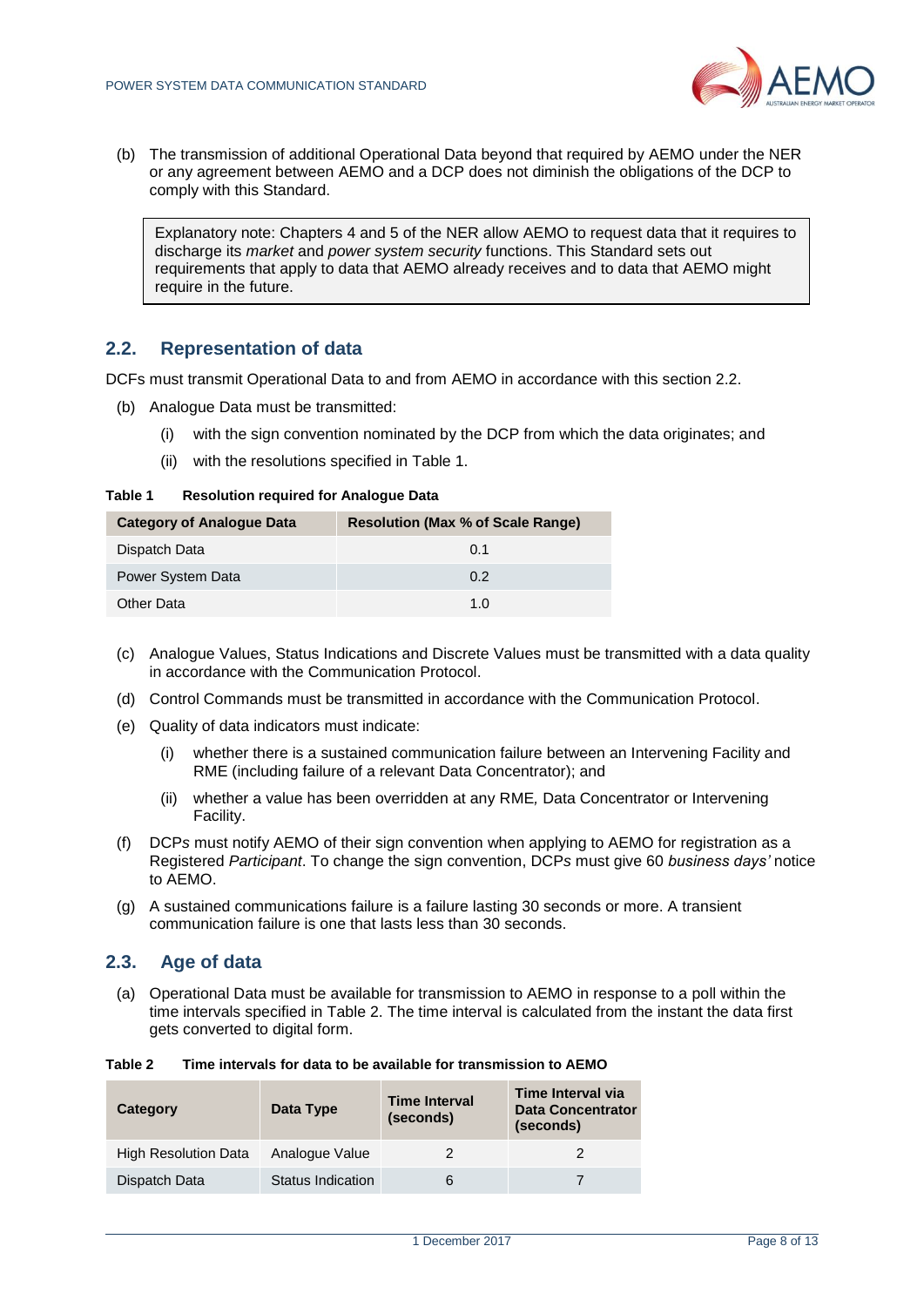

| Category          | Data Type         | <b>Time Interval</b><br>(seconds) | Time Interval via<br><b>Data Concentrator</b><br>(seconds) |
|-------------------|-------------------|-----------------------------------|------------------------------------------------------------|
|                   | Analogue Value    | 6                                 | 7                                                          |
|                   | Discrete Value    | 6                                 | 7                                                          |
| Power System Data | Status Indication | 8                                 | 9                                                          |
|                   | Analogue Value    | 14                                | 15                                                         |
|                   | Discrete Value    | 14                                | 15                                                         |
| <b>Other Data</b> | Status Indication | $12 \,$                           | 13                                                         |
|                   | Analogue Value    | 22                                | 23                                                         |
|                   | Discrete Value    | 22                                | 23                                                         |

- (b) A Status Indication is considered converted to digital form when the digital signal representing it is carried by circuits that are not used solely for that Status Indication.
- (c) Status Indications and Discrete Values do not have to be re-transmitted for up to five minutes if the relevant data has not changed since the last transmission.
- (d) Analogue Values do not have to be re-transmitted for up to five minutes if the relevant data has not changed by the relevant deadband amount shown in Table 3.

<span id="page-8-3"></span>**Table 3 Deadband for analogue data transmission**

| <b>Category of Analogue Data</b> | Deadband (% of Scale Range) |
|----------------------------------|-----------------------------|
| Dispatch Data                    | 0.2                         |
| Power System Data                | 0.5                         |
| Other Data                       | 0.5                         |

(e) An Intervening Facility must respond to polls once per second with the relevant data.

#### <span id="page-8-0"></span>**2.4. Control command delay**

DCP*s* must relay Control Commands to relevant RCE within three seconds of receiving a Control Command from AEMO or within four seconds if transmitted via a Data Concentrator.

## <span id="page-8-1"></span>**3. RELIABILITY**

The purpose of this section is to ensure the reliability of data transmitted to AEMO.

#### <span id="page-8-2"></span>**3.1. Reliability requirements**

- (a) The total period of Critical Outages for a RME and RCE in a rolling 12-month assessment period must be no greater than those indicated in Table 4.
- (b) The total period of Critical Outages of an Intervening Facility over a rolling 12-month assessment period must be no greater than those indicated in Table 5. AEMO will actively monitor and report on the Intervening Facility performance.
- (c) If, in any rolling 12-month assessment period, the total period of Critical Outages exceeds those indicated in Tables 4 and 5, the responsible DCP*s* must jointly take reasonable corrective action to bring those times within the times required by section 3.1(a) or (b) (as applicable).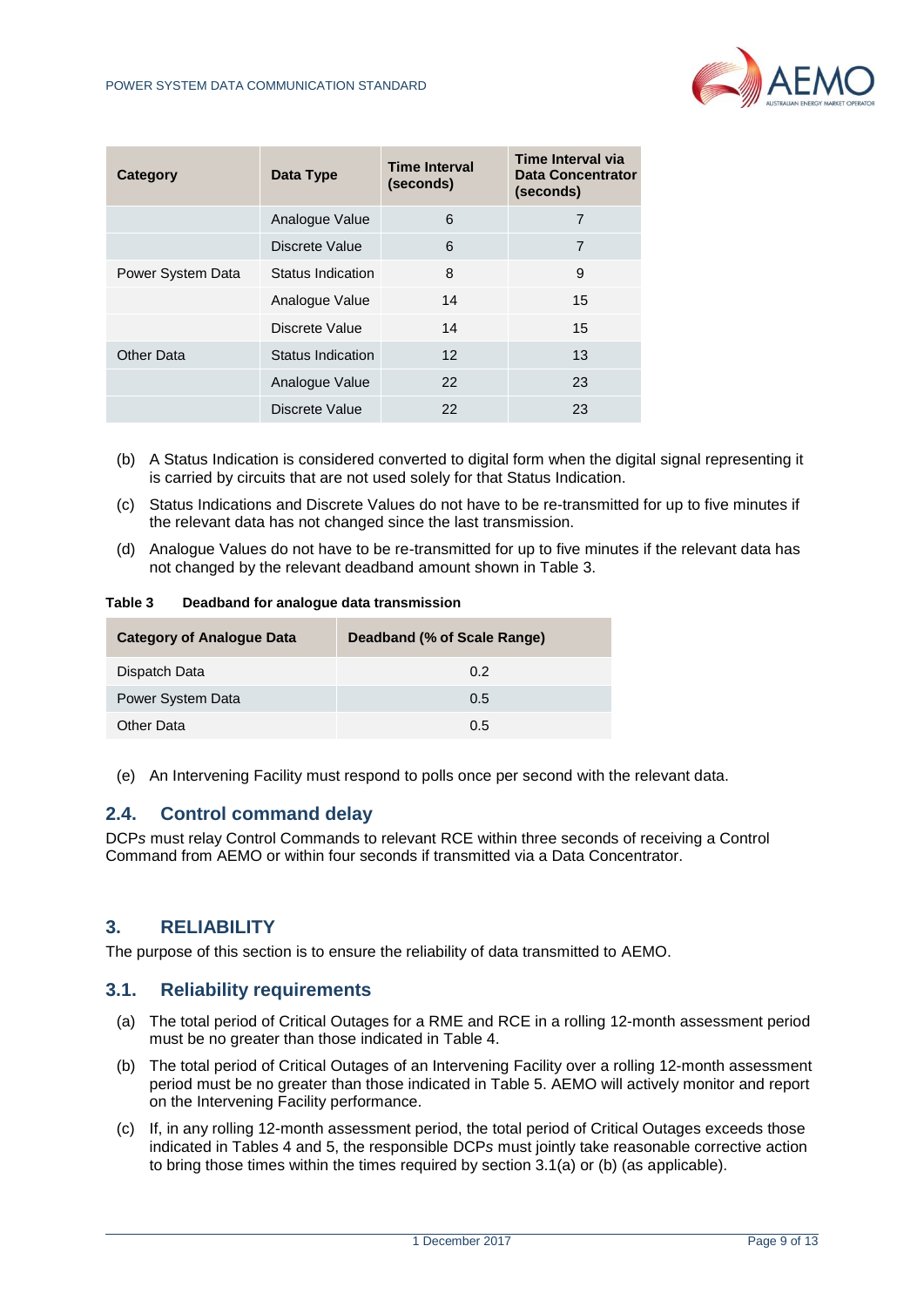

#### <span id="page-9-2"></span>**Table 4 Total period of Critical outages of RME and RCE over a 12-month period**

| <b>Category of RME and RCE</b>                         | <b>Total period of</b><br><b>Critical Outages</b> |
|--------------------------------------------------------|---------------------------------------------------|
| Dispatch Data where there is no agreed substitute data | 6 hours                                           |
| Dispatch Data where there is agreed substitute data    | 12 hours                                          |
| <b>RCE</b>                                             | 24 hours                                          |

#### <span id="page-9-3"></span>**Table 5 Total period of Critical outages of Intervening Facility over a 12-month period**

| <b>Category of Intervening Facility</b> | <b>Period per Critical</b><br><b>Outage</b> | <b>Total Period of</b><br><b>Critical Outages</b> |
|-----------------------------------------|---------------------------------------------|---------------------------------------------------|
| Dispatch Data                           | 30 minutes                                  | 2 hours                                           |
| Power system data and other data        | 1 hour                                      | 6 hours                                           |

#### <span id="page-9-0"></span>**3.2. Redundant elements**

DCFs must have sufficient redundant elements to reasonably satisfy the reliability requirements set out in section 3.1, taking into account:

- (a) the likely failure rate of their elements;
- (b) the likely time to repair of their elements; and
- (c) the likely need for planned outages of their elements.

### <span id="page-9-1"></span>**4. SECURITY**

The purpose of this section is to ensure that cyber security considerations are appropriately addressed by all parties. DCP*s* and AEMO must have robust programs in place to adequately and continuously manage cyber security risks that could adversely impact *power system* communications and supporting systems and infrastructure.

These cyber security programs should use reasonable endeavours to address the following functions:

| <b>Function</b>                                          | <b>Definition</b>                                                                                                  | <b>Categories</b>         |
|----------------------------------------------------------|--------------------------------------------------------------------------------------------------------------------|---------------------------|
| <b>Identify</b>                                          | An understanding of cyber security risks to<br>systems, assets, data, and capabilities and<br>how to manage these. | Asset management          |
|                                                          |                                                                                                                    | Business environment      |
|                                                          |                                                                                                                    | Governance                |
|                                                          |                                                                                                                    | Risk assessment           |
|                                                          |                                                                                                                    | Risk management strategy  |
| <b>Protect</b><br>protect or deter cybersecurity threats | The controls and safeguards necessary to                                                                           | Access control            |
|                                                          |                                                                                                                    | Awareness and training    |
|                                                          |                                                                                                                    | Data security             |
|                                                          |                                                                                                                    | Data protection processes |
|                                                          |                                                                                                                    | Maintenance               |
|                                                          |                                                                                                                    | Protective technologies   |
|                                                          |                                                                                                                    |                           |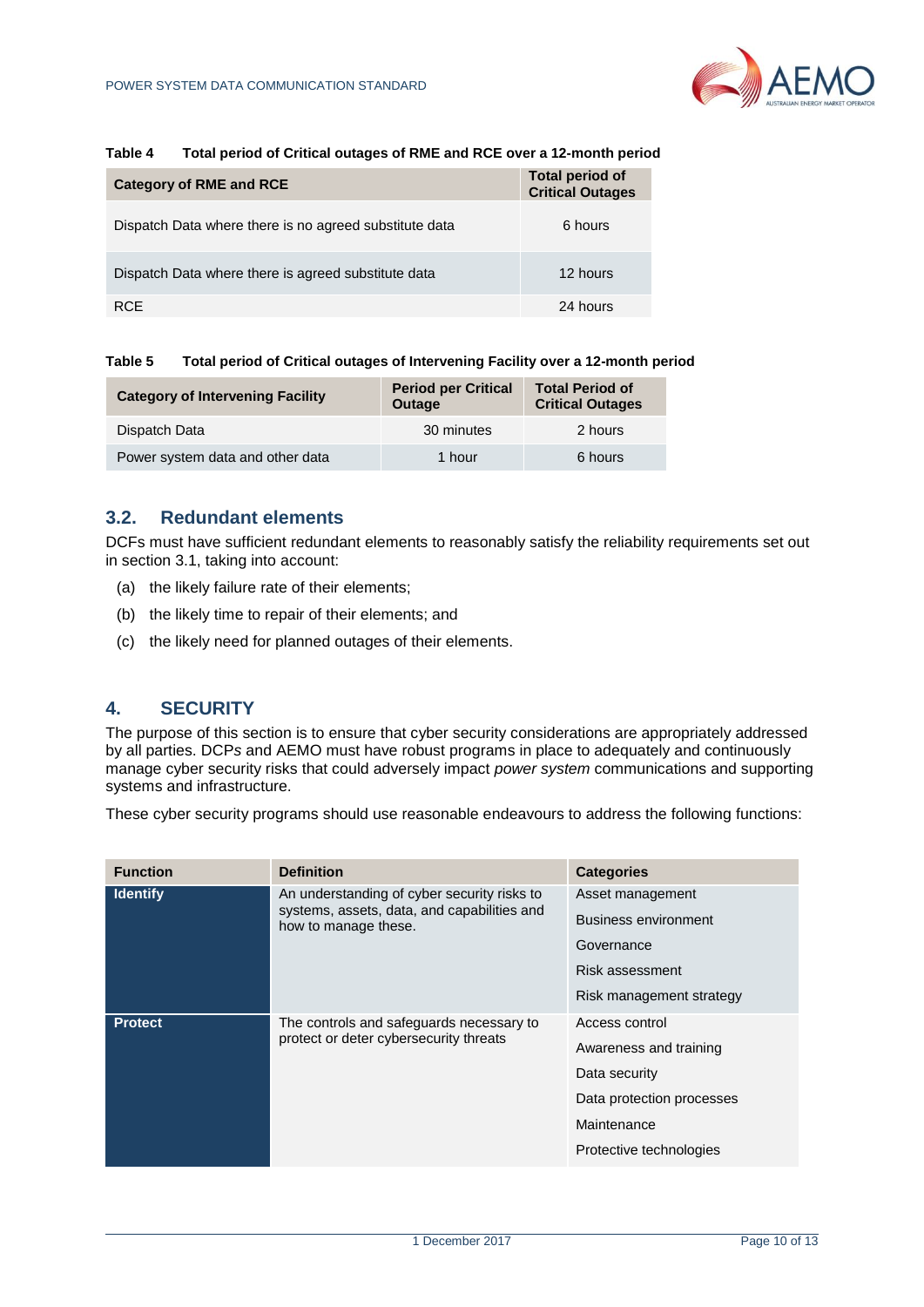

| <b>Function</b>                                | <b>Definition</b>                                                                                     | <b>Categories</b>     |
|------------------------------------------------|-------------------------------------------------------------------------------------------------------|-----------------------|
| <b>Detect</b>                                  | Continuous monitoring to provide proactive<br>and real-time alerts of cybersecurity-related<br>events | Anomalies and events  |
|                                                |                                                                                                       | Continuous monitoring |
|                                                |                                                                                                       | Detection processes   |
| <b>Respond</b><br>Incident response activities | Response planning                                                                                     |                       |
|                                                |                                                                                                       | Communications        |
|                                                |                                                                                                       | Analysis              |
|                                                |                                                                                                       | Mitigation            |
|                                                |                                                                                                       | Improvements          |
| <b>Recover</b>                                 | Business continuity plans to maintain<br>resilience and recover capabilities after a<br>cyber breach  | Recovery planning     |
|                                                |                                                                                                       | Improvements          |
|                                                |                                                                                                       | Communications        |

## <span id="page-10-0"></span>**4.1. Physical security and computer network security**

DCP*s* should use reasonable endeavours to:

- (a) prevent unauthorised access to DCF sites, and to DCFs and Operational Data via computer networks;
- (b) prevent unauthorised access to, or use of, AEMO's wide area network (WAN) via computer networks;
- (c) prevent the ingress and distribution of malicious software into DCFs or AEMO's WAN;
- (d) keep access information, including computer network address information, confidential<sup>3</sup> ;
- (e) consult with AEMO on any matter that could reasonably be expected to adversely impact the security of DCFs or AEMO's WAN; and
- (f) ensure that adequate procedures and training are provided to persons who are authorised to have access to DCFs and AEMO's WAN.

## <span id="page-10-1"></span>**5. INTERFACING**

l

The purpose of this section is to ensure appropriate interfaces between DCFs and AEMO systems.

#### <span id="page-10-2"></span>**5.1. Physical and logical interfaces**

- (a) Where AEMO agrees to extend its WAN to DCP DCFs, each relevant DCP must establish a physical connection to an AEMO-designated port on an AEMO router and it must use Ethernet and TCP/IP protocols.
- (b) Where AEMO agrees that a DCP may establish a logical connection to AEMO's WAN, the DCP must do so by engaging a Telecommunications Carrier to provide a digital communications service between the DCP's DCFs and an AEMO-designated network access facility.

<sup>3</sup> See NER glossary for definition of *confidential information*: In relation to a Registered Participant or AEMO, information which is or has been provided to that Registered Participant or AEMO under or in connection with the Rules and which is stated under the Rules, or by AEMO, the AER or the AEMC, to be confidential information or is otherwise confidential or commercially sensitive. It also includes any information which is derived from such information.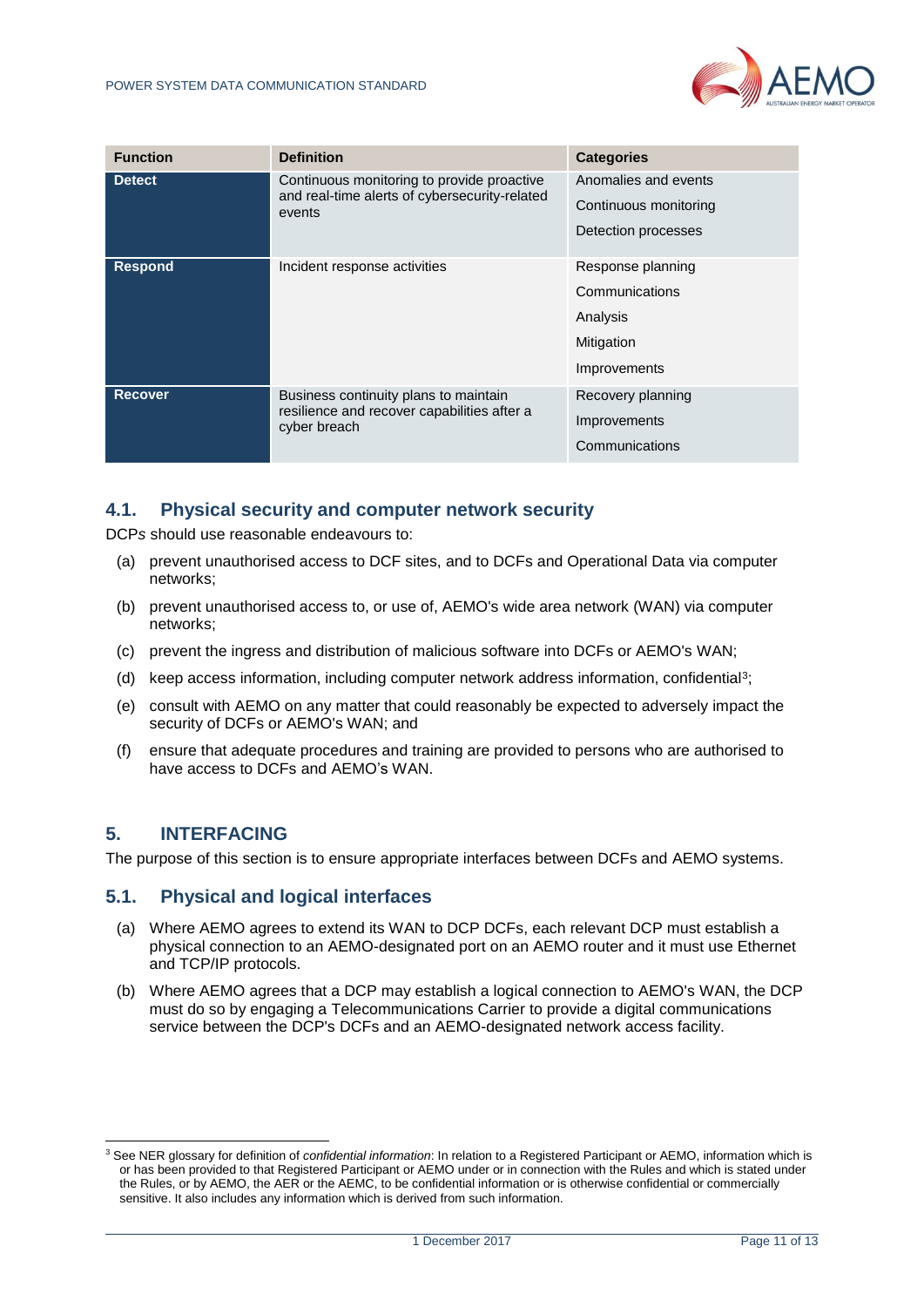

## <span id="page-11-0"></span>**5.2. Data communications protocols**

Any communication of Operational Data through a physical or logical interface with AEMO must use the secure ICCP TASE.2 protocol. Legacy non-secure ICCP connections will continue to be supported until 1 January 2020.

### <span id="page-11-1"></span>**6. MAINTENANCE**

The purpose of this section is to ensure that outages of DCFs do not unduly impact on *central dispatch* or *power system security*.

#### <span id="page-11-2"></span>**6.1. Response to failures**

In response to a DCF failure a DCP must:

- (a) rectify the DCF within the timeframes specified in Tables 4 and 5,
- (b) inform  $AEMO<sup>4</sup>$  of the progress of related rectification works, if a failure is causing a Critical Outage, and
- (c) consult with AEMO about the priority of related rectification works, if a failure is causing or likely to cause a Critical Outage.

### <span id="page-11-3"></span>**6.2. Outage co-ordination**

- (a) A DCP must give AEMO five *business days*' notice, subject to section 6.2(d), of a planned outage of any of its DCFs affecting, or likely to affect:
	- (i) Dispatch Data; or
	- (ii) the majority of Operational Data to or from a Substation or *power station*.
- (b) If *5 business days*' notice cannot be given, subject to section 6.2(d), AEMO may defer the outage.
- (c) AEMO may defer or cancel outages and require DCFs on outage to be returned to service if AEMO considers that a planned outage would:
	- (i) adversely affect *power system security*;
	- (ii) occur when *power system security* is adversely affected by other events; or
	- (iii) occur when AEMO has issued, or is likely to issue, a *lack of reserve* notice.
- (d) If plant related to the DCF is out of service at that time, and will not return to service while the DCF is out of service, the outage notice may be reduced to 24 hours.
- (e) A planned outage of DCFs excludes an outage that does not cause a Critical Outage.

#### <span id="page-11-4"></span>**6.3. Data management and co-ordination**

- (a) DCP*s* must keep AEMO informed of planned and unplanned changes to Status Indications, Discrete Values and Analogue Values transmitted to AEMO and Control Commands received from AEMO.
- (b) DCP*s* must notify AEMO of planned changes to DCFs, subject to section 6.3(c), with sufficient details to allow AEMO to implement the corresponding changes to its own control centre facilities. AEMO must be notified<sup>5</sup>:
	- (i) at least 15 *business days* before the planned implementation date for a minor augmentation of an existing *power station* or Substation; and

l

<sup>4</sup> *Control centre*

<sup>5</sup> Unless agreed separately between AEMO and the NSP